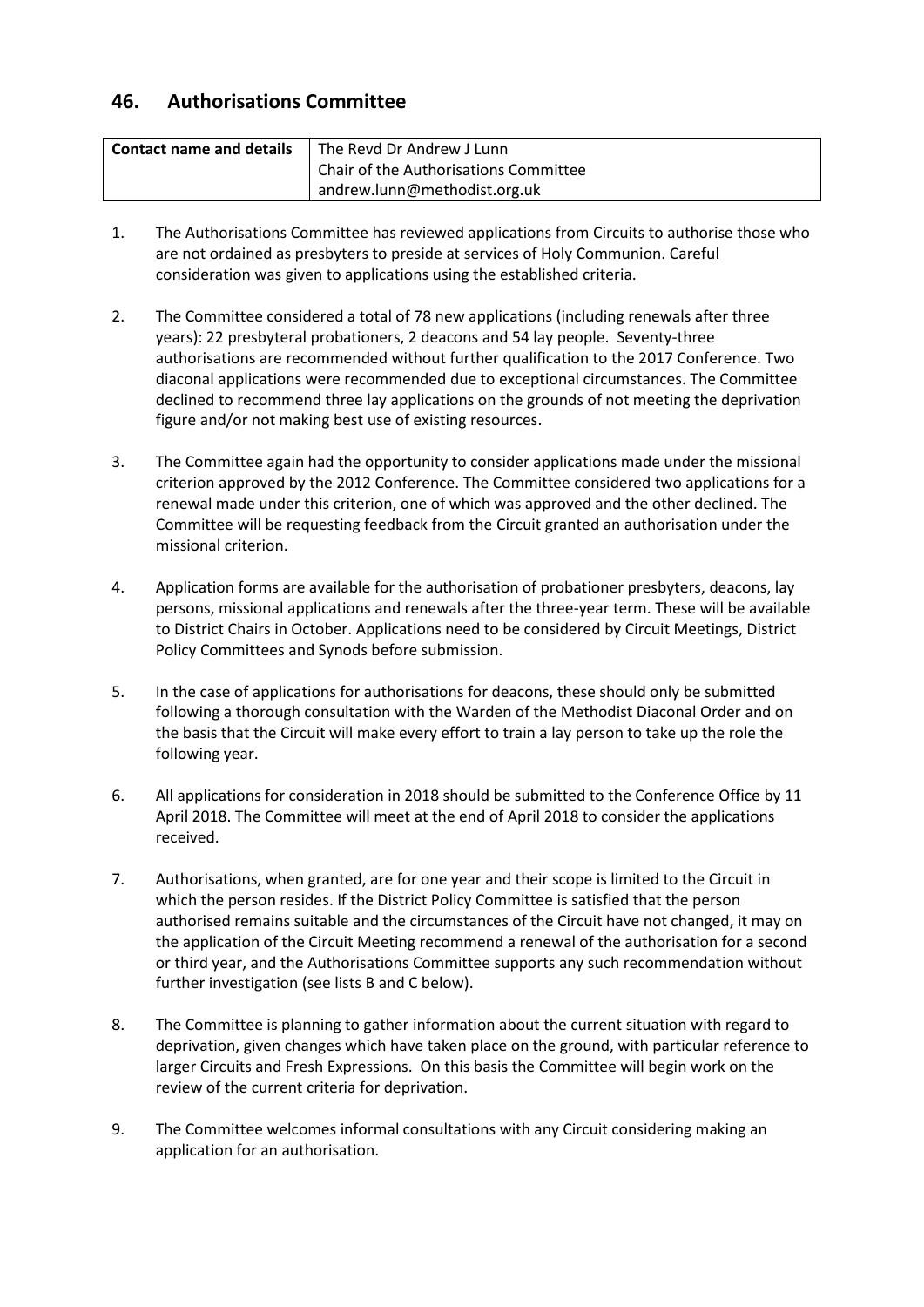#### **\*\*\*RESOLUTIONS**

- **46/1. The Conference received the Report.**
- **46/2. The Conference authorised the following persons to preside at the Lord's Supper for the year commencing 1 September 2017 in accordance with the provisions of SO 011:**

### **AUTHORISATIONS TO BE PRESENTED TO THE 2017 CONFERENCE**

- Key: P = Probationer presbyter D = Deacon
	- L = Lay person
	- M = Approved under missional criterion

#### **LIST A – New applications for authorisations for three years**

| Circuit no | <b>Circuit name</b>                | <b>Application</b>     | Cat       |
|------------|------------------------------------|------------------------|-----------|
| 2/9        | Cardiff                            | Anne (Alana) Lawrence  | P         |
| 2/16       | Mid-Glamorgan Mission              | Stephen Richardson*    | D         |
| 2/18       | <b>Neath Port Talbot</b>           | <b>Clement Raymond</b> | L         |
| 2/20       | South West Wales                   | Ian D Ledgard          | L         |
|            |                                    |                        |           |
| 9/14       | South Lakes                        | <b>Brenda Horrocks</b> | L         |
| 9/16       | South West Cumbria United Area     | Sophie Carnaby         | L         |
| 9/16       | South West Cumbria United Area     | Hayley Edmondson       | L         |
|            |                                    |                        |           |
| 11/1       | <b>Chester and Delamere Forest</b> | David Bintliff         | ${\sf P}$ |
| 11/5       | Stoke-on-Trent North               | Paul Owen              | L         |
|            |                                    |                        |           |
| 12/1       | Camborne-Redruth and Hayle         | <b>Brian Thornton</b>  | L         |
| 12/7       | <b>St Austell</b>                  | J Paul Parker          | P         |
| 12/11      | St Ives                            | Kenneth Basset         | L         |
| 12/11      | St Ives                            | R J Lester Scott       | L         |
| 12/12      | St Ives (Fore Street)              | W Rodney Orr*          | L         |
| 12/19      | Liskeard and Looe                  | <b>David Nicholls</b>  | Г         |
|            |                                    |                        |           |
| 13/4       | Castle Eden                        | John G Kidd            | L         |
| 13/17      | <b>Barnard Castle and Teesdale</b> | <b>William Bartle</b>  | L         |
|            |                                    |                        |           |
| 14/1       | Norwich                            | Mary Sachikonye        | P         |
|            |                                    |                        |           |
| 15/1       | Isle of Man                        | Andrew G Fishburne     | P         |
|            |                                    |                        |           |
| 21/10      | Chorley and Leyland                | <b>Tony Simpson</b>    | ${\sf P}$ |
| 21/16      | North Lancashire                   | Emma Holroyd           | P         |
|            |                                    |                        |           |
| 22/3       | Nottingham (East)                  | Tim Nash               | L(M)      |
| 22/6       | Derby                              | Greg Obong-Oshotse     | P         |
| 22/11      | Ashbourne                          | Merle Wilde*           | D         |
| 22/13      | <b>Borders Mission</b>             | Nicola A Briggs        | P         |
| 22/13      | <b>Borders Mission</b>             | David Hopkinson        | L         |
| 22/13      | <b>Borders Mission</b>             | Harold Smith           | L         |
| 22/28      | South Derbyshire                   | Joyce Greenwood        | L         |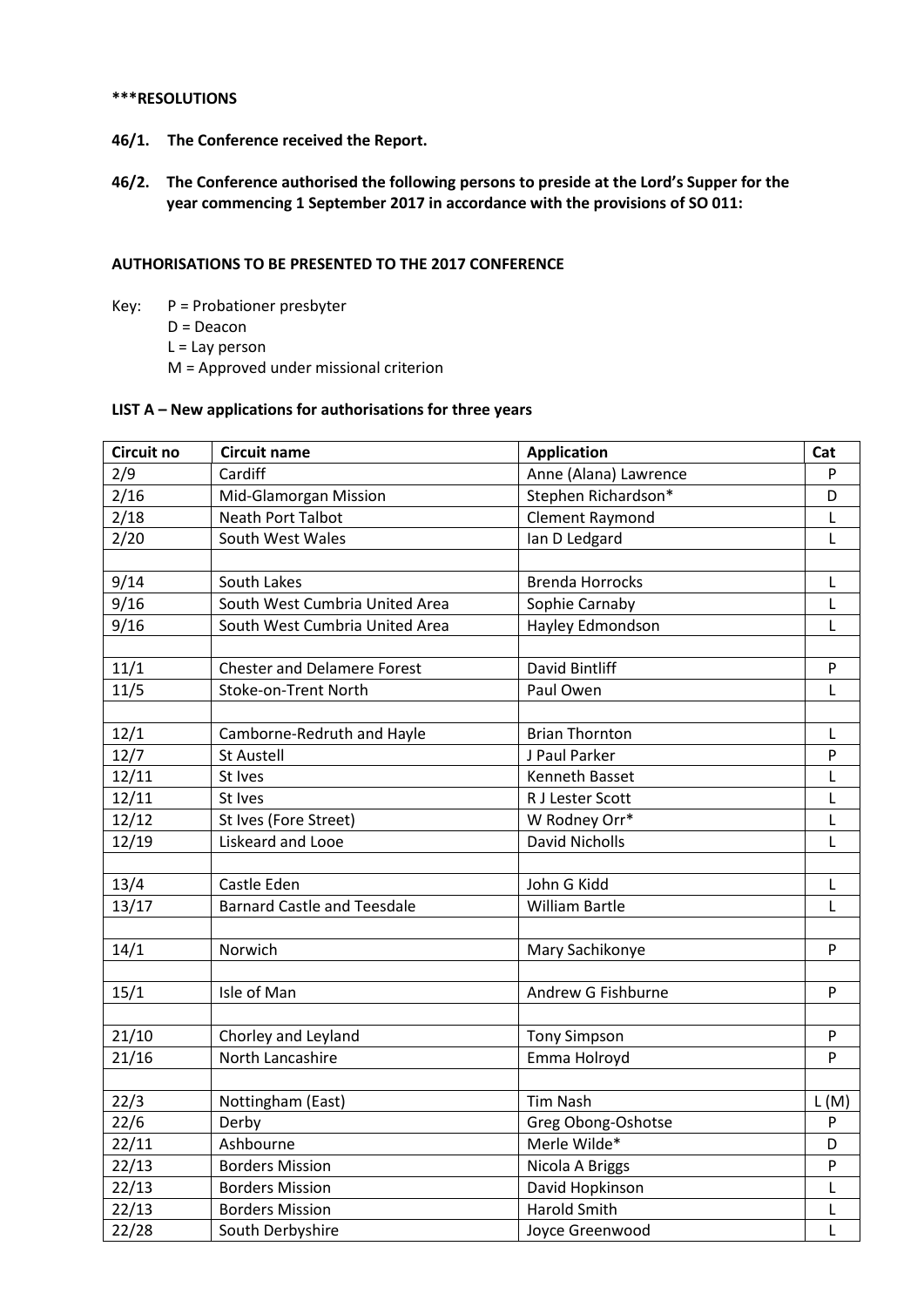| 23/5  | Banbury                                | <b>Hazel Stagg</b>        | L            |
|-------|----------------------------------------|---------------------------|--------------|
| 23/7  | Leicester (Trinity)                    | Jo Kay                    | L            |
| 23/7  | Leicester (Trinity)                    | Sue Moore                 | L            |
| 23/7  | Leicester (Trinity)                    | Sue Smith                 | L            |
| 23/11 | Hinckley                               | Neville Spark             | L            |
| 23/19 | Kettering and Corby                    | Maureen Ownsworth         | L            |
| 23/19 | Kettering and Corby                    | <b>Philip Rice</b>        | L            |
| 23/19 | Kettering and Corby                    | <b>Kate Horrix</b>        | L            |
| 23/29 | Vale of Aylesbury                      | Donna Broadbent-Kelly     | P            |
|       |                                        |                           |              |
| 24/11 | <b>Bude and Holsworthy</b>             | <b>Courtney Drew</b>      | L            |
| 24/11 | <b>Bude and Holsworthy</b>             | <b>Michael Reeves</b>     | L            |
| 24/16 | <b>Tiverton and Wellington</b>         | Anne Browse               | L            |
| 24/16 | Tiverton and Wellington                | <b>Hilary Young</b>       | L            |
| 24/20 | <b>Ilfracombe and Barnstaple</b>       | Sylvia Edwards            | L            |
| 24/22 | South Molton and Ringsash              | <b>Gloria Manning</b>     | L            |
| 24/22 | South Molton and Ringsash              | <b>Arthur Mildon</b>      | L            |
| 24/23 | Torridge                               | <b>Elsie Potter</b>       | L            |
| 24/24 | West Devon                             | Daisy Bray                | L            |
| 24/24 | West Devon                             | <b>Barry Searle</b>       | L            |
| 24/25 | <b>West Somerset</b>                   | Margaret Lintern          | L            |
|       |                                        |                           |              |
| 25/1  | Sheffield                              | Celia Ramnath             | L            |
| 25/15 | Barnsley                               | <b>Claire E Rawlinson</b> | P            |
| 25/17 | Rotherham and Dearne Valley            | Wayne Ashton              | L            |
|       |                                        |                           |              |
| 26/4  | <b>Basingstoke and Reading</b>         | <b>Terry Rowell</b>       | $\mathsf{L}$ |
| 26/4  | <b>Basingstoke and Reading</b>         | Sarah Whithorn            | L            |
| 26/5  | Yeovil and Blackmore Vale              | Jennifer Gardner          | L            |
| 26/6  | <b>Meon Valley</b>                     | <b>Rosie Banks</b>        | L            |
|       |                                        |                           |              |
| 27/32 | <b>Bradford North</b>                  | <b>Stuart Ayrton</b>      | L            |
| 27/36 | North Kirklees and Morley              | Raymond F P Borrett       | P            |
|       |                                        |                           |              |
| 28/3  | <b>Shropshire and Marches</b>          | Shalome MacNeill Cooper   | P            |
| 28/3  | Shropshire and Marches                 | Sue Matthews              | L            |
| 28/3  | <b>Shropshire and Marches</b>          | Jacob Molyneux            | L            |
| 28/14 | Gornal and Sedgley                     | William Caldwell          | L            |
|       |                                        |                           |              |
| 29/26 | Nidd Valley                            | <b>Grace R Cauldwell</b>  | P            |
|       |                                        |                           |              |
| 32/1  | Lerwick and Walls                      | David M Lees              | P            |
|       |                                        |                           |              |
| 34/4  | South Bedfordshire                     | <b>Martin Wallis</b>      | L            |
| 34/7  | Tendring                               | <b>Christine P Preece</b> | P            |
| 34/9  | Chelmsford                             | Esther A Hume             | L            |
| 34/9  | Chelmsford                             | Sue Johnson               | L            |
| 34/9  | Chelmsford                             | Gillian Songer            | L            |
| 34/14 | West Hertfordshire and Borders Circuit | Mmasape Zihle             | P            |
|       |                                        |                           |              |
| 35/28 | <b>Blackheath and Crystal Palace</b>   | Alberta Konadu-Yiadom     | P            |
| 35/31 | Barking, Dagenham and Ilford           | Kido Baek                 | P            |
|       |                                        |                           |              |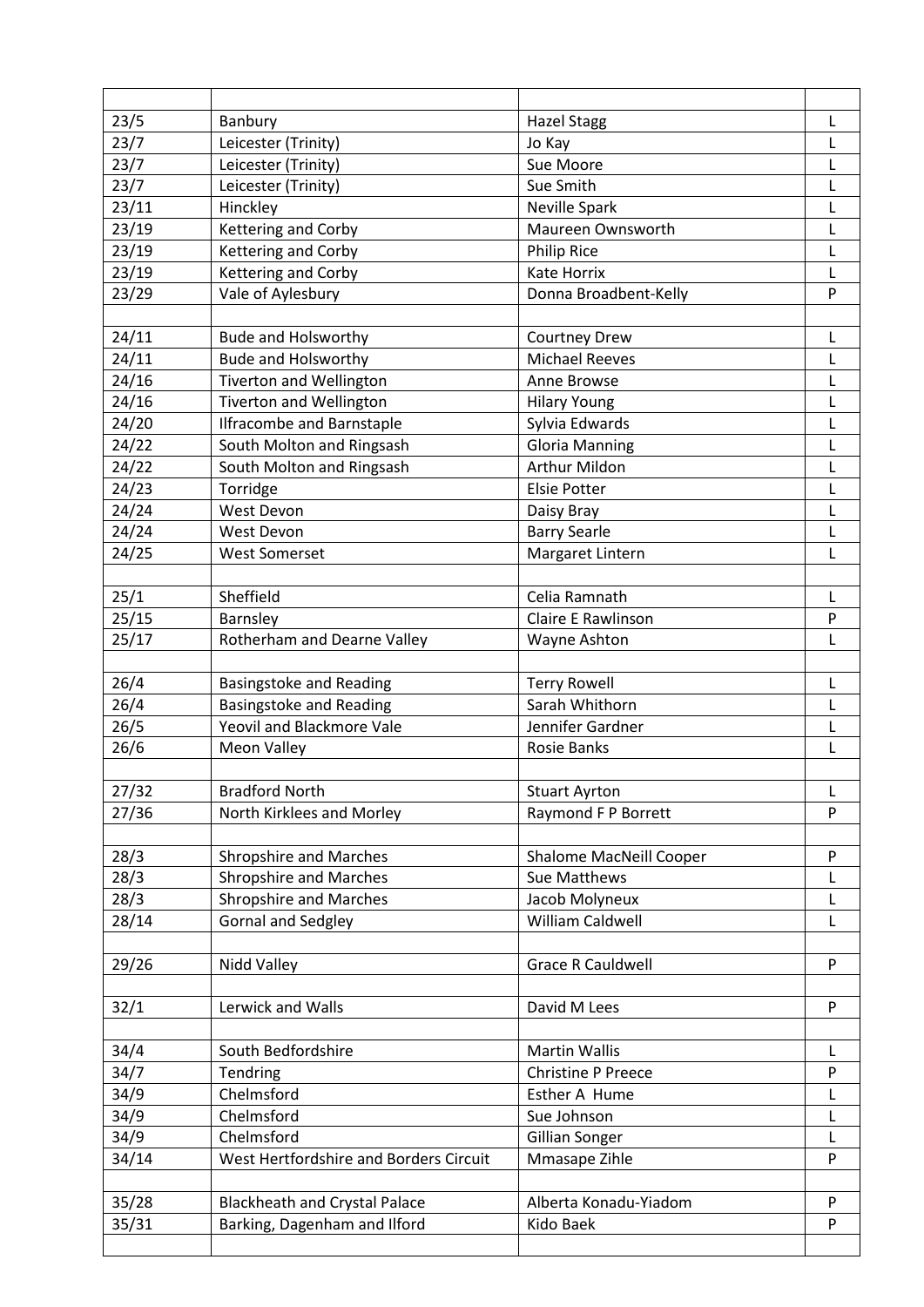| 36/2  | Berkshire Surrey Borders | <b>Sharon M Gardner</b> |  |
|-------|--------------------------|-------------------------|--|
| 36/18 | Weald of Kent            | Richard Cannam          |  |

\*indicates the authorisation is for one year only

## **LIST B – Renewals after one year for applications granted in 2016**

| Circuit no | <b>Circuit name</b>               | <b>Application</b>       | Cat    |
|------------|-----------------------------------|--------------------------|--------|
| 1/1        | Cymru (Bathafarn)                 | <b>Elizabeth Jones</b>   | L      |
| 1/1        | Cymru (Glannau Maelor)            | <b>Philip Davies</b>     | L      |
| 1/1        | Cymru (Glannau Maelor)            | <b>Goronwy Ellis</b>     | L      |
| 1/1        | Cymru (Glannau Maelor)            | <b>Maryl Rees</b>        | L      |
| 1/1        | Cymru (Glannau Meirion a Dyfi)    | <b>Eluned Williams</b>   | L      |
| 1/1        | Cymru (Powys)                     | John Ellis               | L      |
| 1/1        | Cymru (Powys)                     | <b>Tom Ellis</b>         | L      |
|            |                                   |                          |        |
| 2/3        | Bangor and Holyhead               | Howard Jackson           | L      |
| 2/3        | <b>Bangor and Holyhead</b>        | Royce Warner             | L      |
| 2/13       | <b>Gwent Hills and Vales</b>      | <b>Stephen Boxall</b>    | P      |
|            |                                   |                          |        |
| 5/1        | Birmingham                        | Ping Ting Chen           | P      |
| 5/1        | Birmingham                        | Farai Mapamula           | P      |
| 5/10       | <b>Coventry and Nuneaton</b>      | Jane E Braund            | P      |
| 5/13       | Mid-Warwickshire                  | <b>Trevor Pethick</b>    | L      |
|            |                                   |                          |        |
| 6/5        | Wigan                             | Jim Whelan               | Г      |
| 6/8        | Bury                              | Jeremy Hackett           | P      |
|            |                                   |                          |        |
| 9/4        | Whitehaven                        | David Andrews            | L      |
| 9/4        | Whitehaven                        | Alan Moore               | L      |
| 9/7        | Kirkby Stephen, Appleby and Tebay | David Askew              | L      |
| 9/7        | Kirkby Stephen, Appleby and Tebay | <b>Wilf Capstick</b>     | L      |
| 9/7        | Kirkby Stephen, Appleby and Tebay | <b>Donald Marston</b>    | L      |
| 9/14       | South Lakes                       | John Biggs               | Г      |
| 9/16       | South West Cumbria United Area    | <b>Bob Mantle</b>        | L      |
| 9/16       | South West Cumbria United Area    | Janet Ladds              | L      |
|            |                                   |                          |        |
| 11/4       | Mid-Cheshire                      | <b>Timothy Simms</b>     | P      |
|            |                                   |                          |        |
| 12/1       | Camborne-Redruth and Hayle        | Marquis Honeychurch      |        |
| 12/3       | <b>Falmouth and Gwennap</b>       | Mike Ely                 | L<br>L |
| 12/3       | <b>Falmouth and Gwennap</b>       | Elizabeth Harris         | P      |
| 12/3       | <b>Falmouth and Gwennap</b>       | Jenny Lockwood           | L      |
| 12/5       | Newquay, Perranporth and St Agnes | <b>Christine Roberts</b> | L      |
|            | St Austell                        | Sheila Allen             |        |
| 12/7       |                                   |                          | L      |
| 12/7       | St Austell                        | <b>Bernard Goudge</b>    | L      |
| 12/7       | St Austell                        | Mary Lightfoot           | L      |
| 12/7       | St Austell                        | <b>Tony Warren</b>       | L      |
| 12/8       | Bodmin, Padstow and Wadebridge    | Anita Baker              | L      |
| 12/8       | Bodmin, Padstow and Wadebridge    | Val Sterling             | L      |
| 12/8       | Bodmin, Padstow and Wadebridge    | Myra Williams            | L      |
| 12/20      | Camelford and Week St Mary        | <b>Glenton Brown</b>     | L      |
| 12/20      | Camelford and Week St Mary        | Robin Heywood            | L      |
| 12/20      | Camelford and Week St Mary        | Brian Parkman            | L      |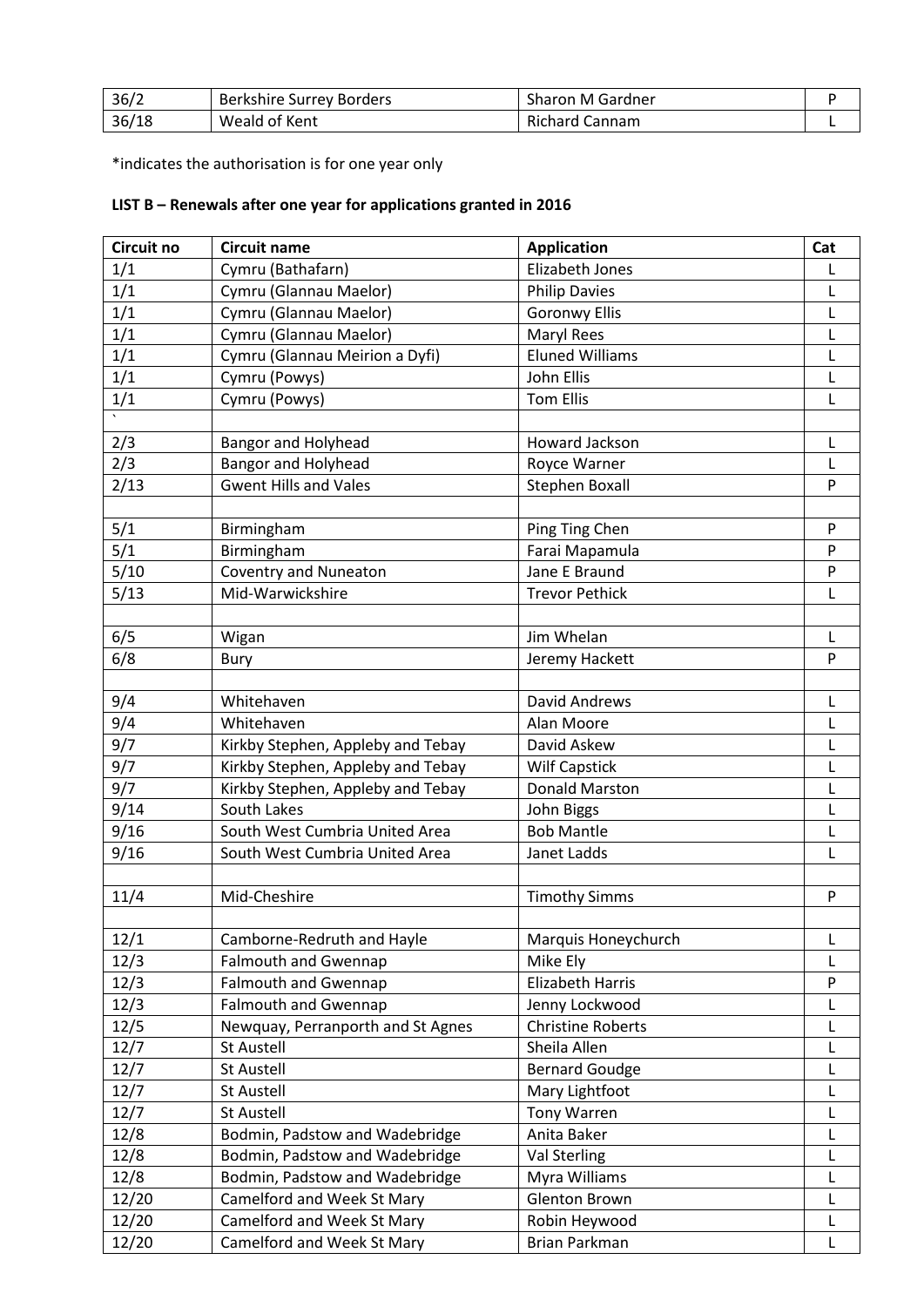| 14/1  | Norwich                          | Deborah Caulk           | P |
|-------|----------------------------------|-------------------------|---|
|       |                                  |                         |   |
| 15/1  | Isle of Man                      | Nicholas Owen           | L |
|       |                                  |                         |   |
| 17/6  | <b>East Lincolnshire</b>         | Deryck Hand             | L |
| 17/6  | East Lincolnshire                | Keith Locke             | L |
| 17/6  | <b>East Lincolnshire</b>         | <b>Roger Maidens</b>    | L |
|       |                                  |                         |   |
| 18/19 | Lancashire West                  | Susan Guénault          | P |
| 20/8  | Tynedale                         | Alexandra C Dunstan     | P |
|       |                                  |                         |   |
| 22/3  | Nottingham (East)                | Moses K Agyam           | P |
| 22/12 | <b>National Forest East</b>      | Jacqueline A Goaten     | P |
| 22/14 | Mid Derbyshire                   | John Moorley            | L |
| 22/14 | Mid Derbyshire                   | Valerie Rollisson       | L |
| 22/15 | Grantham and Vale of Belvoir     | <b>Helen Shallow</b>    | P |
| 22/23 | Sherwood Forest                  | Simon Hurrell           | L |
| 22/23 | <b>Sherwood Forest</b>           | <b>Barrie Richmond</b>  | L |
| 22/26 | Newark and Southwell             | <b>Peter Hibberts</b>   | P |
|       |                                  |                         |   |
| 23/1  | Oxford                           | <b>Alison Mares</b>     | P |
| 23/12 | <b>Melton Mowbray</b>            | Jenny Oliver            | L |
| 23/14 | <b>Rugby and Daventry</b>        | Christine Herrington    | L |
| 23/23 | Nene Valley                      | Kim Shorley             | P |
| 23/28 | Amersham                         | John Poston             | L |
| 23/28 | Amersham                         | Pamela A Sitford        | L |
|       |                                  |                         |   |
| 24/3  | Exeter, Coast and Country        | Yangsun Yi              | P |
| 24/7  | Tavistock                        | Philip Griffin          | P |
| 24/20 | <b>Ilfracombe and Barnstaple</b> | <b>Geoffrey Harding</b> | L |
| 24/20 | <b>Ilfracombe and Barnstaple</b> | <b>Brenda Prentice</b>  | L |
| 24/23 | Torridge                         | David Ley               | L |
|       |                                  |                         |   |
| 25/1  | Sheffield                        | Keith Blinston          | L |
| 25/1  | Sheffield                        | <b>Jill Pullan</b>      | P |
| 25/14 | Doncaster                        | Sue Pickering           | L |
| 25/14 | Doncaster                        | Christine Sutherby      | P |
| 25/17 | Rotherham and Dearne Valley      | Anne Holmes             | L |
|       |                                  |                         |   |
| 26/2  | Winchester, Eastleigh and Romsey | Ruth Fry                | P |
| 26/2  | Winchester, Eastleigh and Romsey | Fay Spencer             | L |
| 26/4  | <b>Basingstoke and Reading</b>   | Patricia Jose           | L |
| 26/5  | Yeovil and Blackmore Vale        | Margaret Whitford       | L |
| 26/16 | Isle of Wight                    | <b>Margaret Potts</b>   | L |
| 26/16 | Isle of Wight                    | John Wells              | L |
|       |                                  |                         |   |
| 27/15 | Wharfedale and Aireborough       | Victoria J Atkins       | P |
| 27/17 | Aire and Calder                  | Robert J Drost          | P |
| 27/18 | Skipton and Grassington          | Jane Jolly              | L |
| 27/31 | Airedale                         | David McAloon           | P |
| 27/35 | Huddersfield                     | Nancy Ndoho             | P |
|       |                                  |                         |   |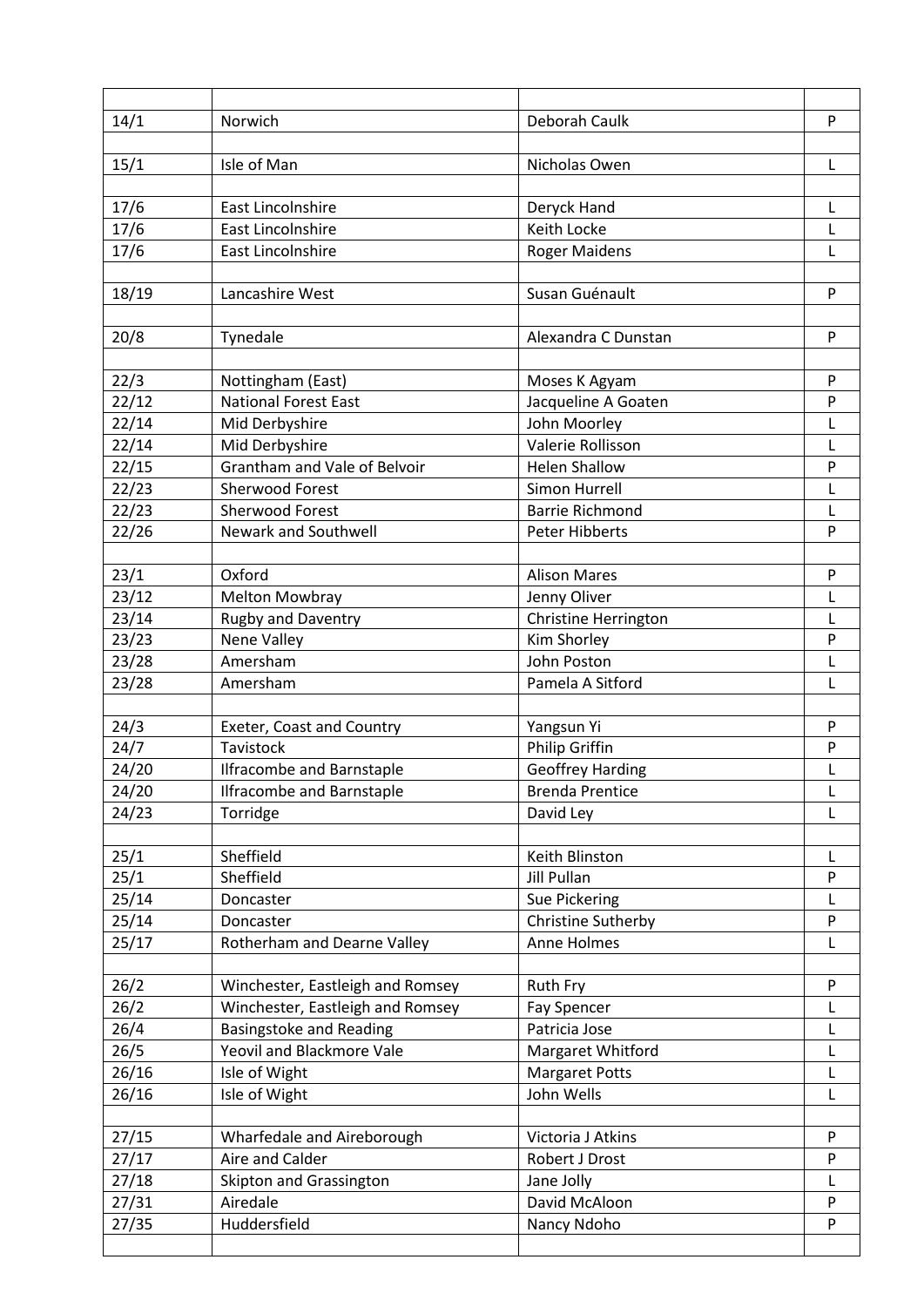| 28/4  | Walsall                              | Liam Dacre-Davis         | P   |
|-------|--------------------------------------|--------------------------|-----|
| 28/8  | Cannock Chase                        | Jacob Donkoh             | P   |
|       |                                      |                          |     |
| 29/26 | Nidd Valley                          | Ann Fox                  | P   |
| 29/33 | York                                 | John C Schofield         | P   |
| 29/37 | Hull (Centre and West)               | David John Speirs        | P   |
|       |                                      |                          |     |
| 31/10 | North of Scotland Mission            | Christopher A Jackson    | P   |
|       |                                      |                          |     |
| 34/1  | North Bedfordshire                   | <b>Charles Connor</b>    | P   |
| 34/1  | North Bedfordshire                   | Lorna Valentine          | P   |
| 34/10 | Southend and Leigh                   | <b>Christopher Sandy</b> | P   |
|       |                                      |                          |     |
| 35/28 | <b>Blackheath and Crystal Palace</b> | Alberta Konadu-Yiadom    | P   |
|       |                                      |                          |     |
| 36/21 | North Kent                           | <b>Bart Woodhouse</b>    | L M |

## **LIST C – Renewals after two years initially granted in 2015**

| Circuit no | <b>Circuit name</b>               | <b>Application</b>     | Cat         |
|------------|-----------------------------------|------------------------|-------------|
| 2/16       | Mid-Glamorgan Mission             | Eileen Gardiner        | L           |
|            |                                   |                        |             |
| 11/24      | <b>Staffordshire Moorlands</b>    | Don Haslam             | L           |
| 11/24      | <b>Staffordshire Moorlands</b>    | Jean Forrester         | $\mathsf L$ |
|            |                                   |                        |             |
| 12/3       | <b>Falmouth and Gwenapp</b>       | W Gerald Triggs        | L           |
| 12/5       | Newquay, Perranporth and St Agnes | Michael Fairhead       | L           |
| 12/7       | <b>St Austell</b>                 | John Keast             | L           |
| 12/8       | Bodmin, Padstow and Wadebridge    | <b>Jill Garbett</b>    | L           |
| 12/11      | St Ives                           | W Rodney Orr           | L           |
| 12/14      | The Lizard and Mounts Bay         | William T Reed         | L           |
|            |                                   |                        |             |
| 19/7       | <b>Stretford and Urmston</b>      | <b>Margaret Curtis</b> | L           |
|            |                                   |                        |             |
| 22/14      | Mid Derbyshire                    | Geraldine Stamp        | L           |
| 22/14      | Mid Derbyshire                    | Keith Bryan            | L           |
|            |                                   |                        |             |
| 23/11      | Hinckley                          | <b>Judith Cooke</b>    | L           |
| 23/14      | <b>Rugby and Daventry</b>         | Charity D Madenyika    | P           |
| 23/29      | Vale of Aylesbury                 | <b>Arthur Sara</b>     | L           |
|            |                                   |                        |             |
| 24/11      | <b>Bude and Holsworthy</b>        | <b>Muriel Hodges</b>   | L           |
| 24/11      | <b>Bude and Holsworthy</b>        | <b>Clive Smale</b>     | L           |
| 24/20      | <b>Ilfracombe and Barnstaple</b>  | <b>Martin Reardon</b>  | L           |
|            |                                   |                        |             |
| 25/11      | <b>Bolsover and Staveley</b>      | Kevin Laming           | L           |
| 25/14      | Doncaster                         | <b>Barry Parker</b>    | L           |
| 25/14      | Doncaster                         | Susanna Brooks         | L           |
|            |                                   |                        |             |
| 26/4       | <b>Basingstoke and Reading</b>    | Peter Frank            | L           |
| 26/16      | Isle of Wight                     | Mary White             | L           |
| 26/21      | Weymouth                          | <b>Tim Wells</b>       | L           |
| 26/21      | Weymouth                          | Pam Woodland           | L           |